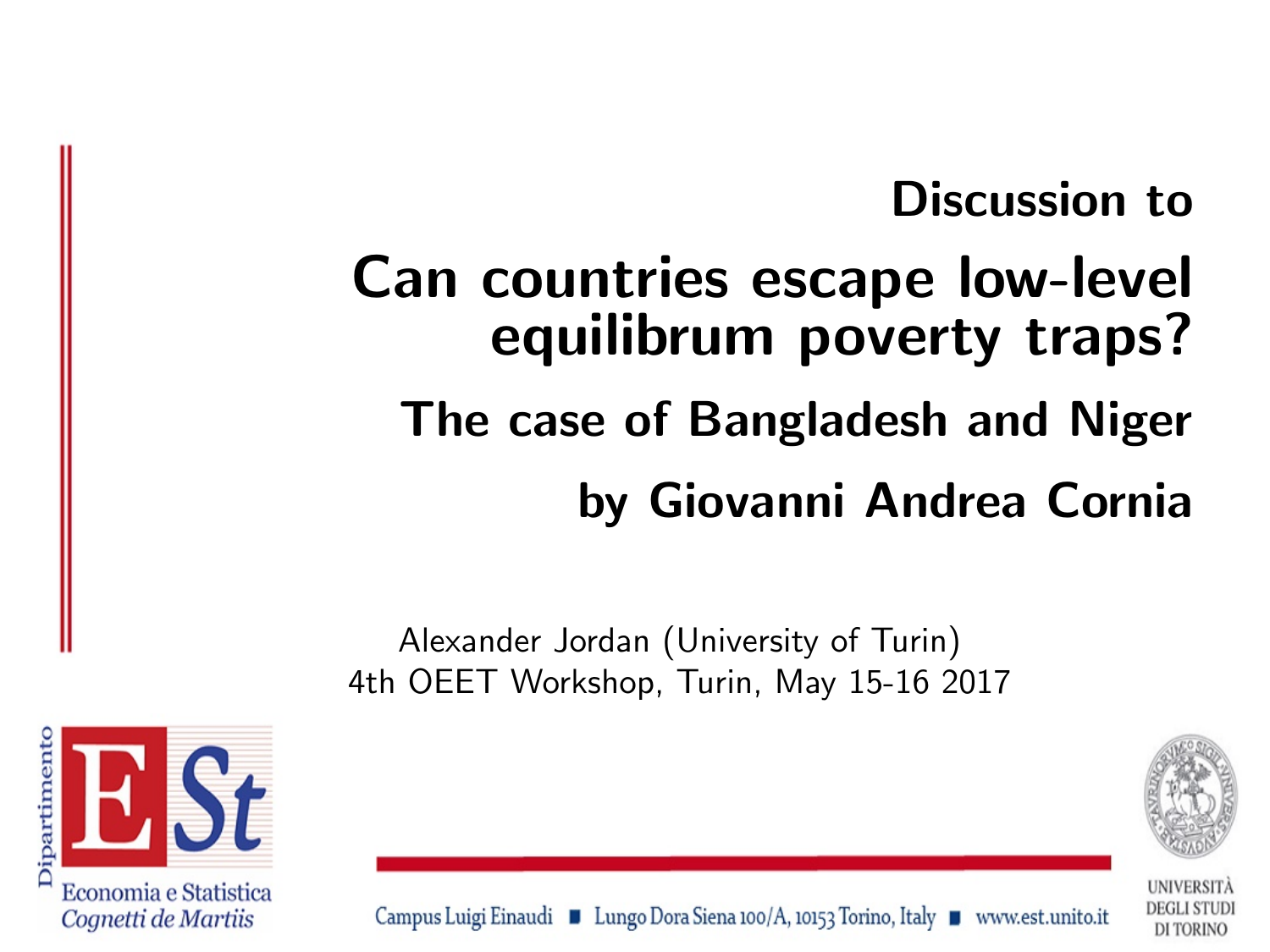#### Summary

- Comparison of Bangladesh and Niger
- Both LDC in 1970th but now Bangladesh on the brink to become an Emerging Economy while Niger remains "underdeveloped"

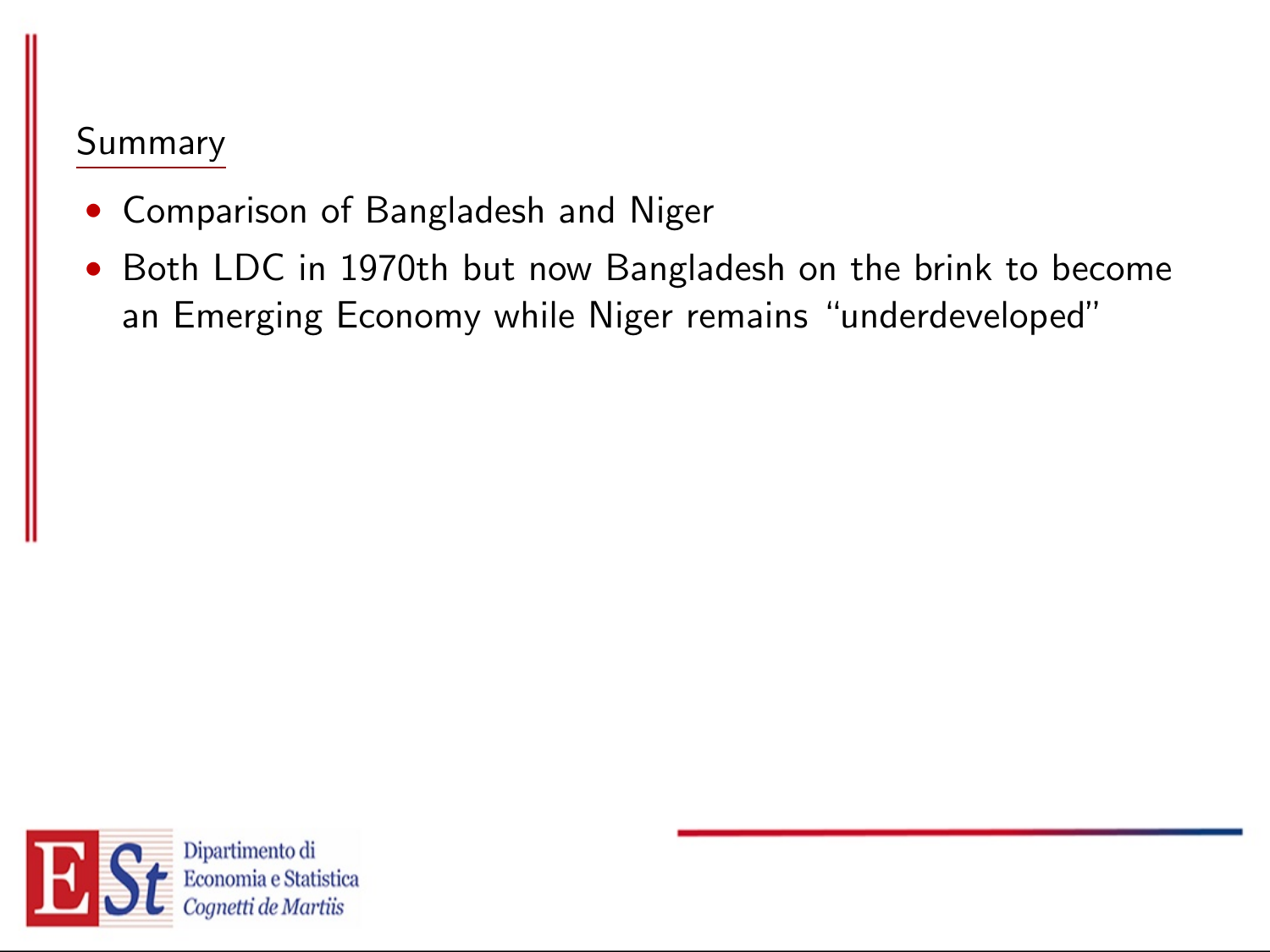#### Summary

- Comparison of Bangladesh and Niger
- Both LDC in 1970th but now Bangladesh on the brink to become an Emerging Economy while Niger remains "underdeveloped"

Questions

- Why these two particular countries?  $\rightarrow$  initial conditions differ completely
- Why not countries with more equal initial conditions?

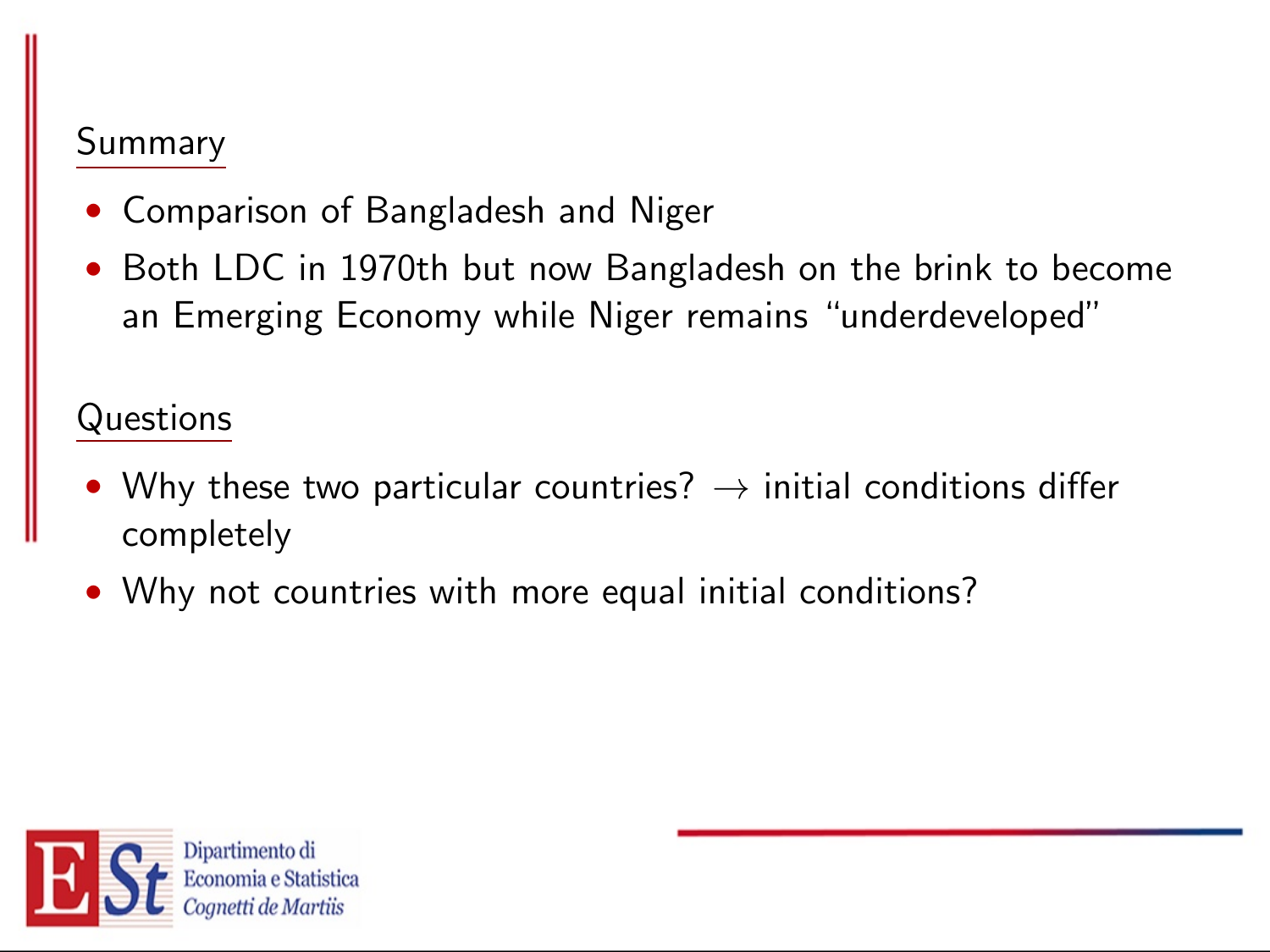• inability to trigger Green Revolution

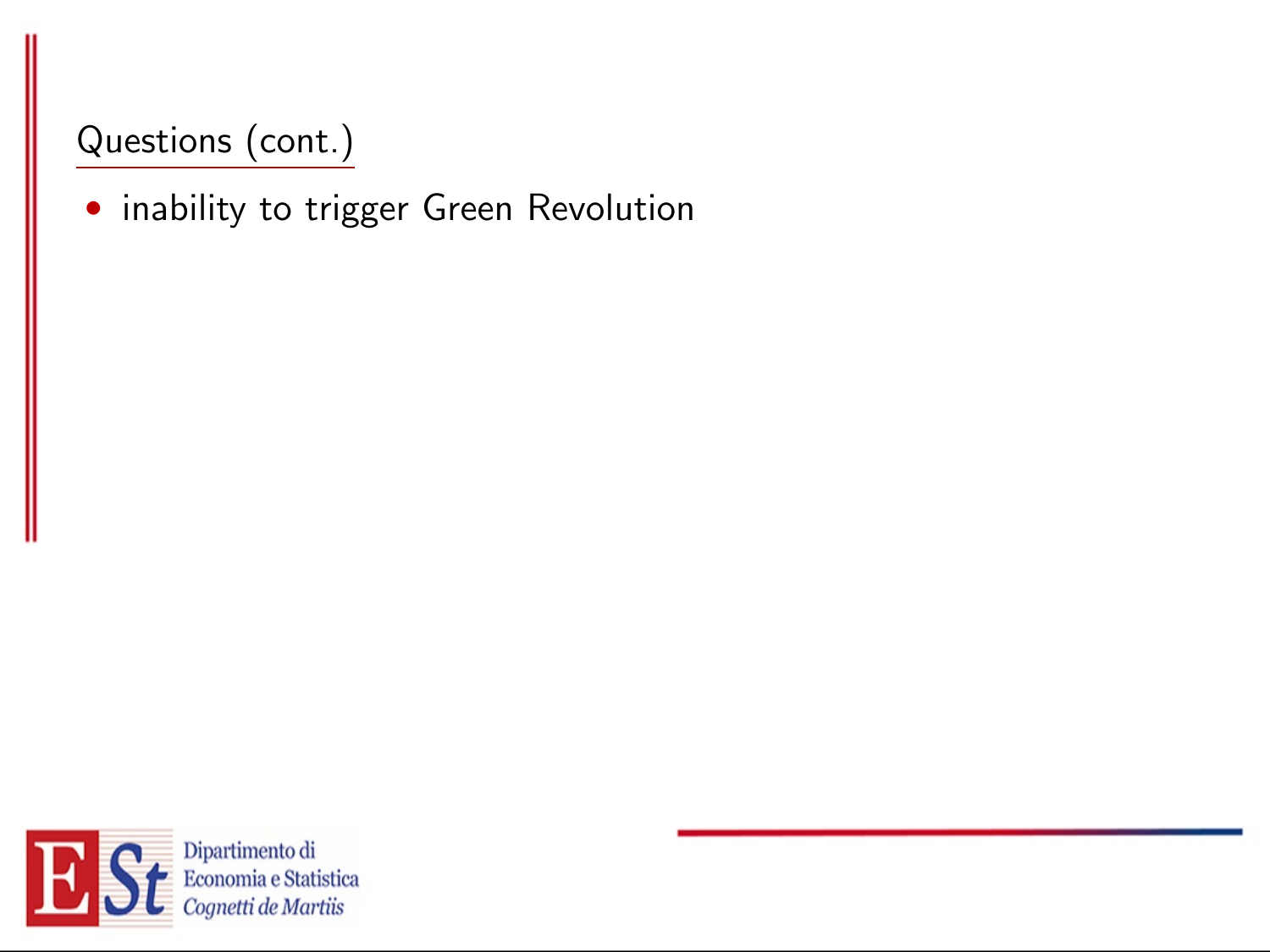- inability to trigger Green Revolution
	- common issue in SSA
	- besides missing infrastructure and supply constrains also suitability of fertilizers and seeds questionable

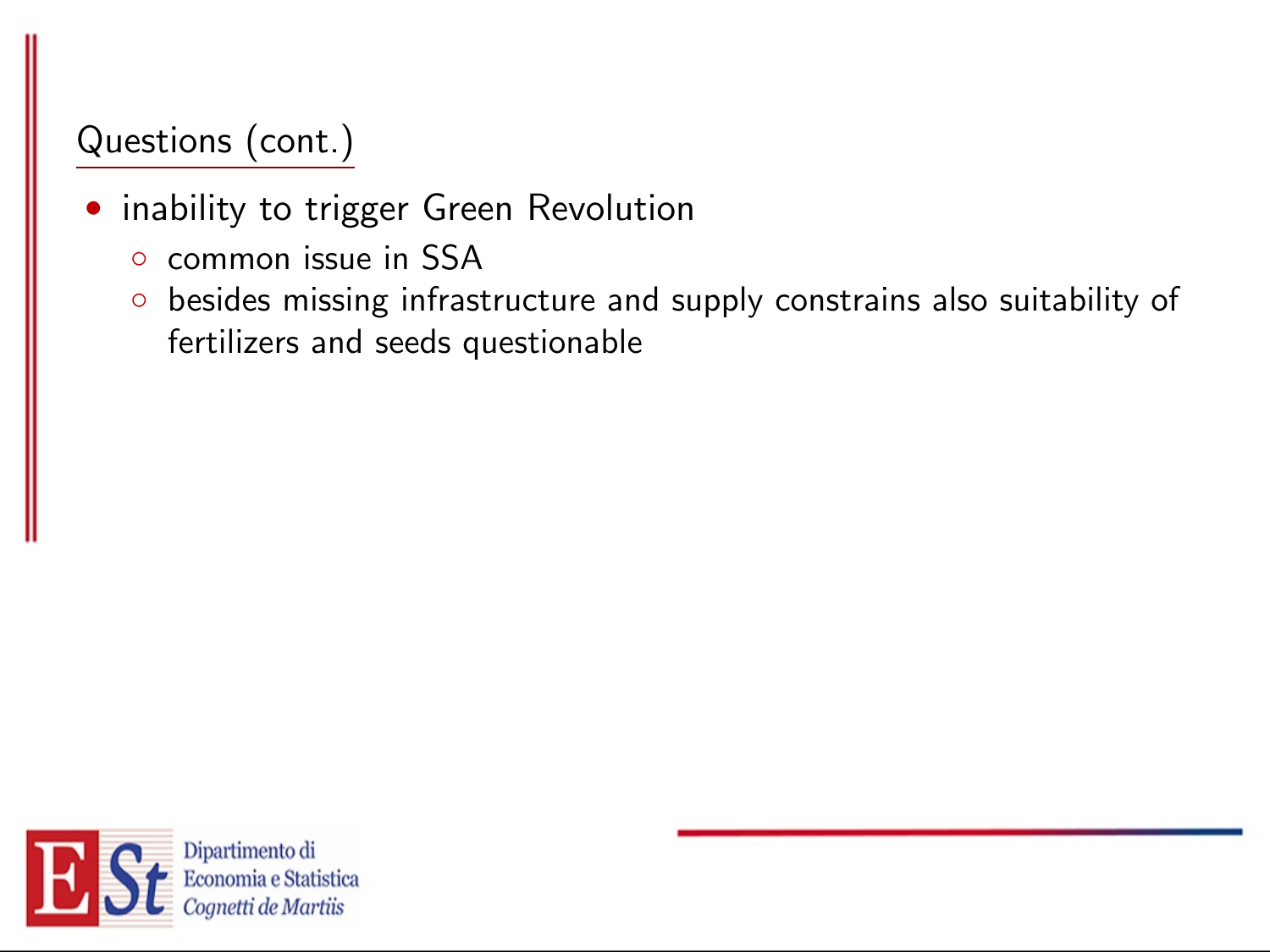- inability to trigger Green Revolution
	- common issue in SSA
	- besides missing infrastructure and supply constrains also suitability of fertilizers and seeds questionable
- Socio-political unwillingness to deal with population problem
	- unwillingness or still necessary response to cope with severity of external conditions?

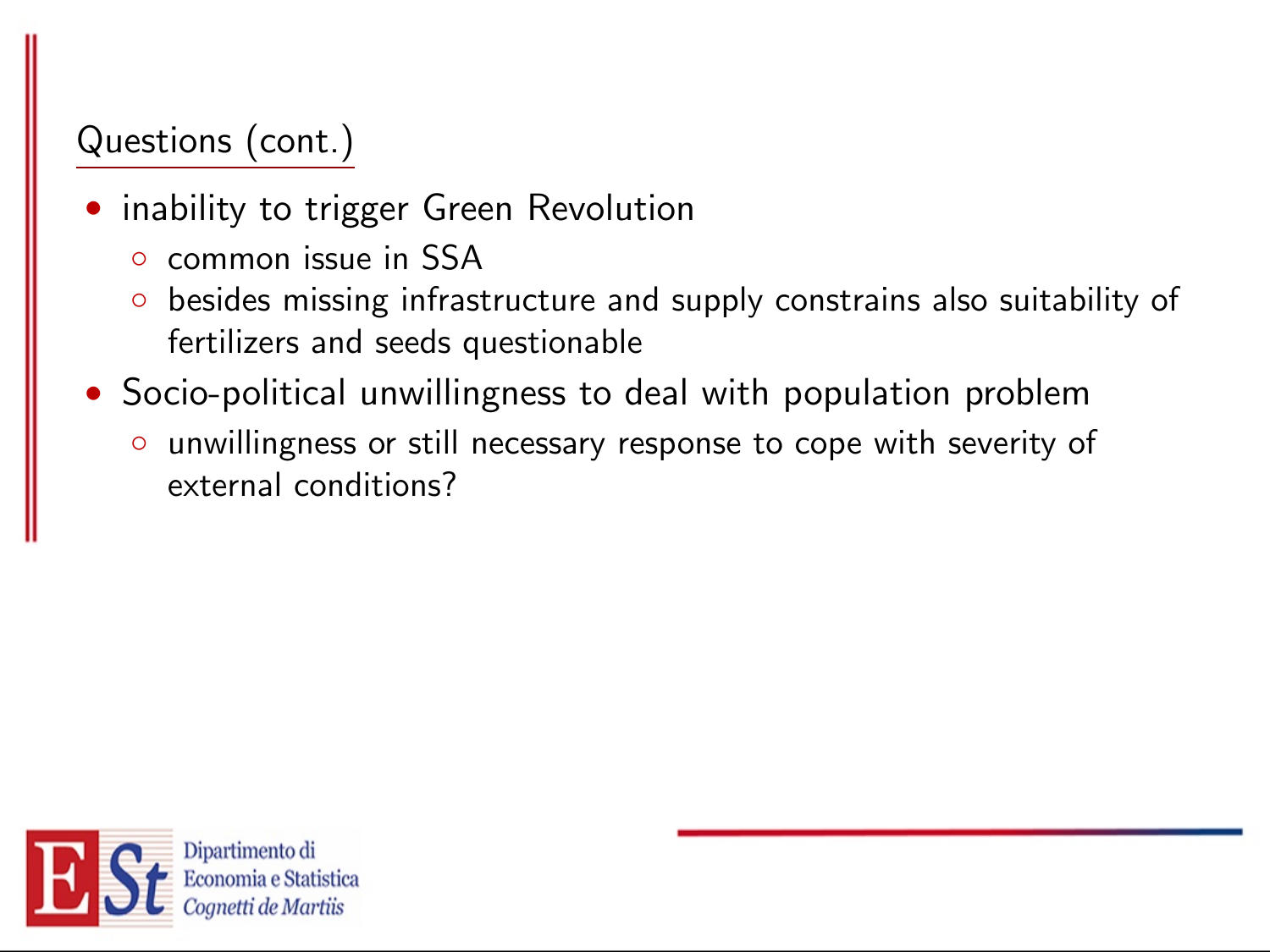- inability to trigger Green Revolution
	- common issue in SSA
	- besides missing infrastructure and supply constrains also suitability of fertilizers and seeds questionable
- Socio-political unwillingness to deal with population problem
	- unwillingness or still necessary response to cope with severity of external conditions?
- emigration

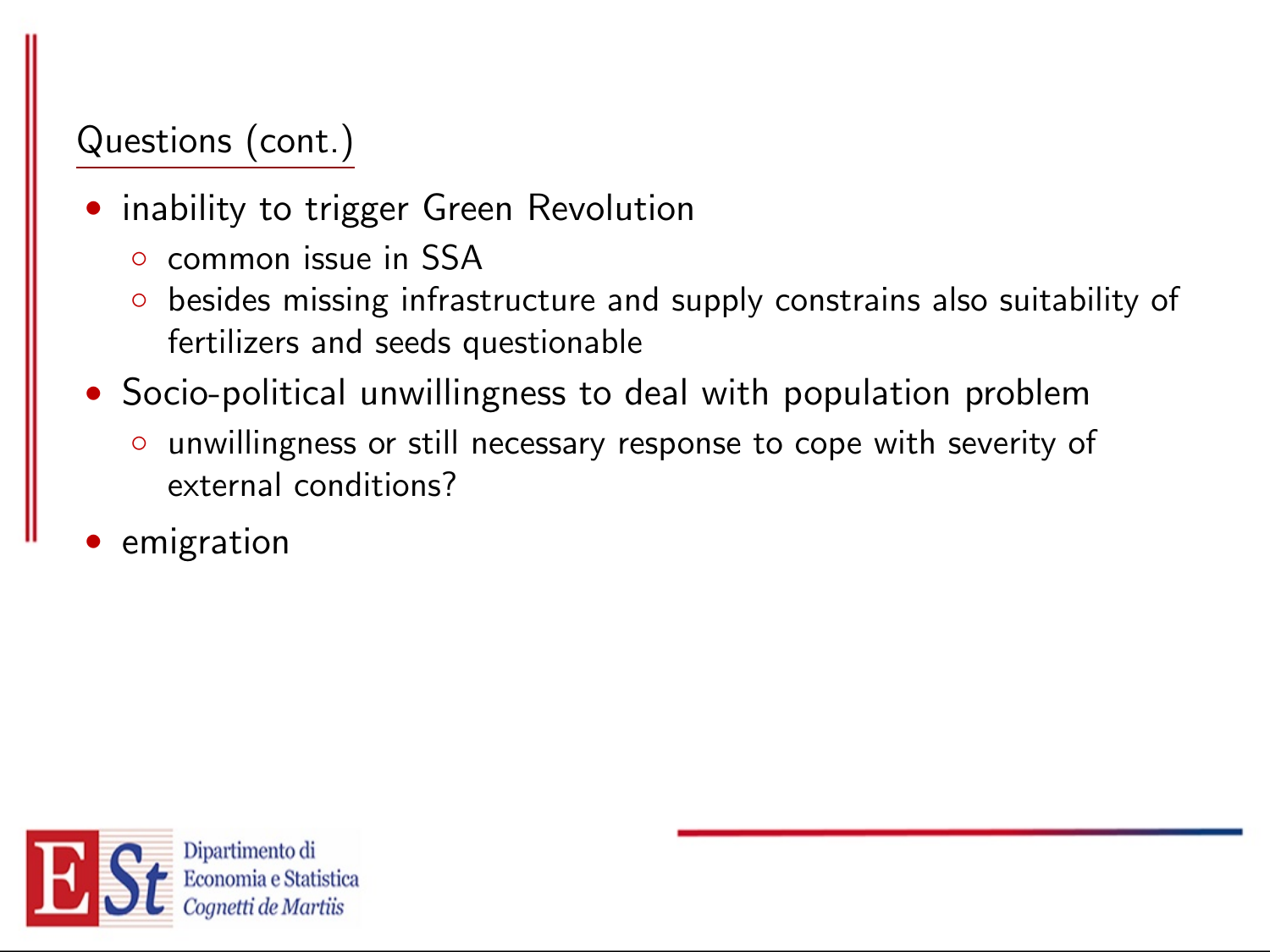- inability to trigger Green Revolution
	- common issue in SSA
	- besides missing infrastructure and supply constrains also suitability of fertilizers and seeds questionable
- Socio-political unwillingness to deal with population problem
	- unwillingness or still necessary response to cope with severity of external conditions?
- emigration  $\rightarrow$  but where?

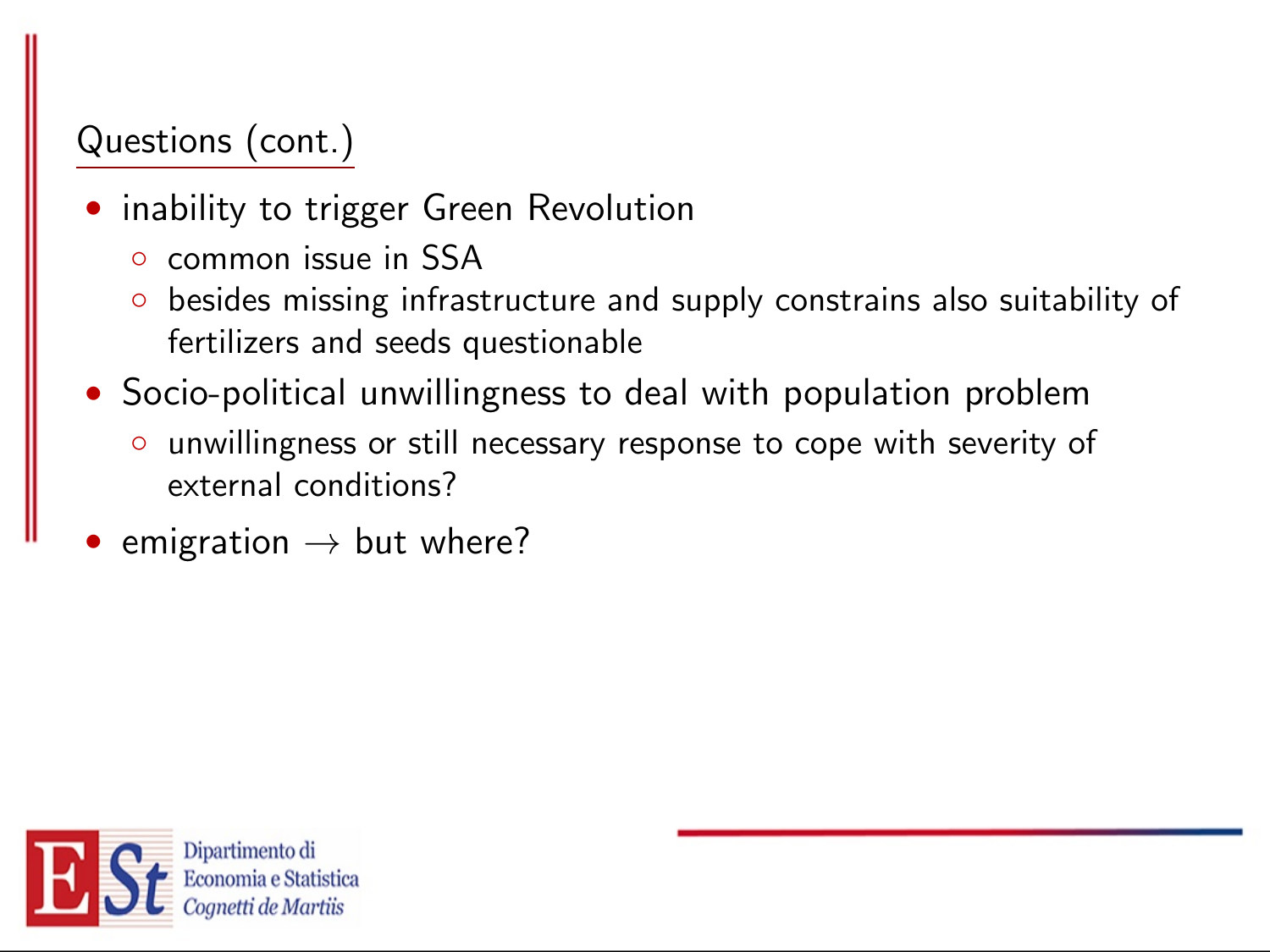- inability to trigger Green Revolution
	- common issue in SSA
	- besides missing infrastructure and supply constrains also suitability of fertilizers and seeds questionable
- Socio-political unwillingness to deal with population problem
	- unwillingness or still necessary response to cope with severity of external conditions?
- emigration  $\rightarrow$  but where?
- continued dependency on exp of uranium & now oil

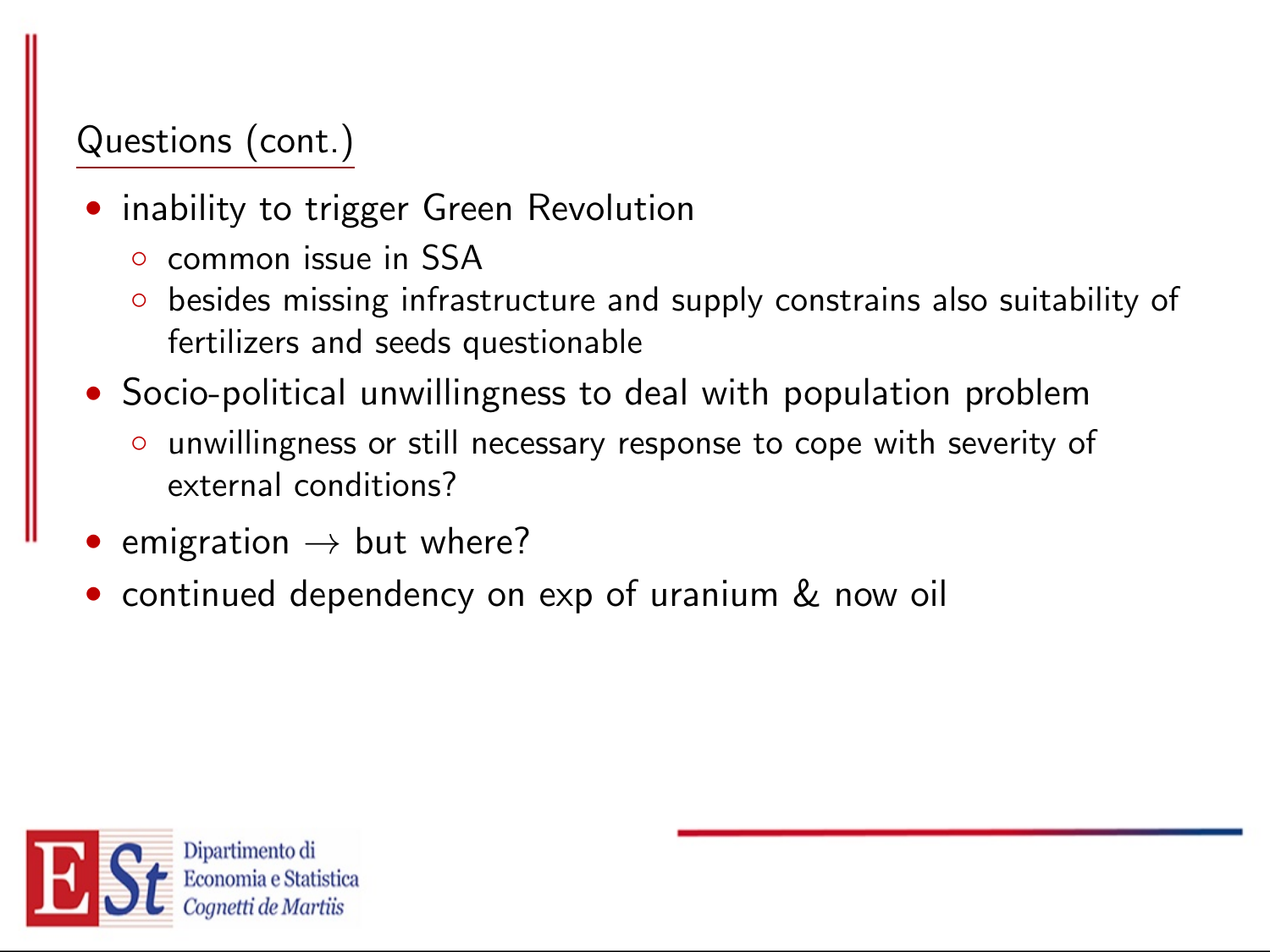- inability to trigger Green Revolution
	- common issue in SSA
	- besides missing infrastructure and supply constrains also suitability of fertilizers and seeds questionable
- Socio-political unwillingness to deal with population problem
	- unwillingness or still necessary response to cope with severity of external conditions?
- emigration  $\rightarrow$  but where?
- continued dependency on exp of uranium & now oil
	- issues of corruption?
	- $\circ$  ethnic favourism  $\to$  since independence mainly Zarma in power but Hausa are the majority

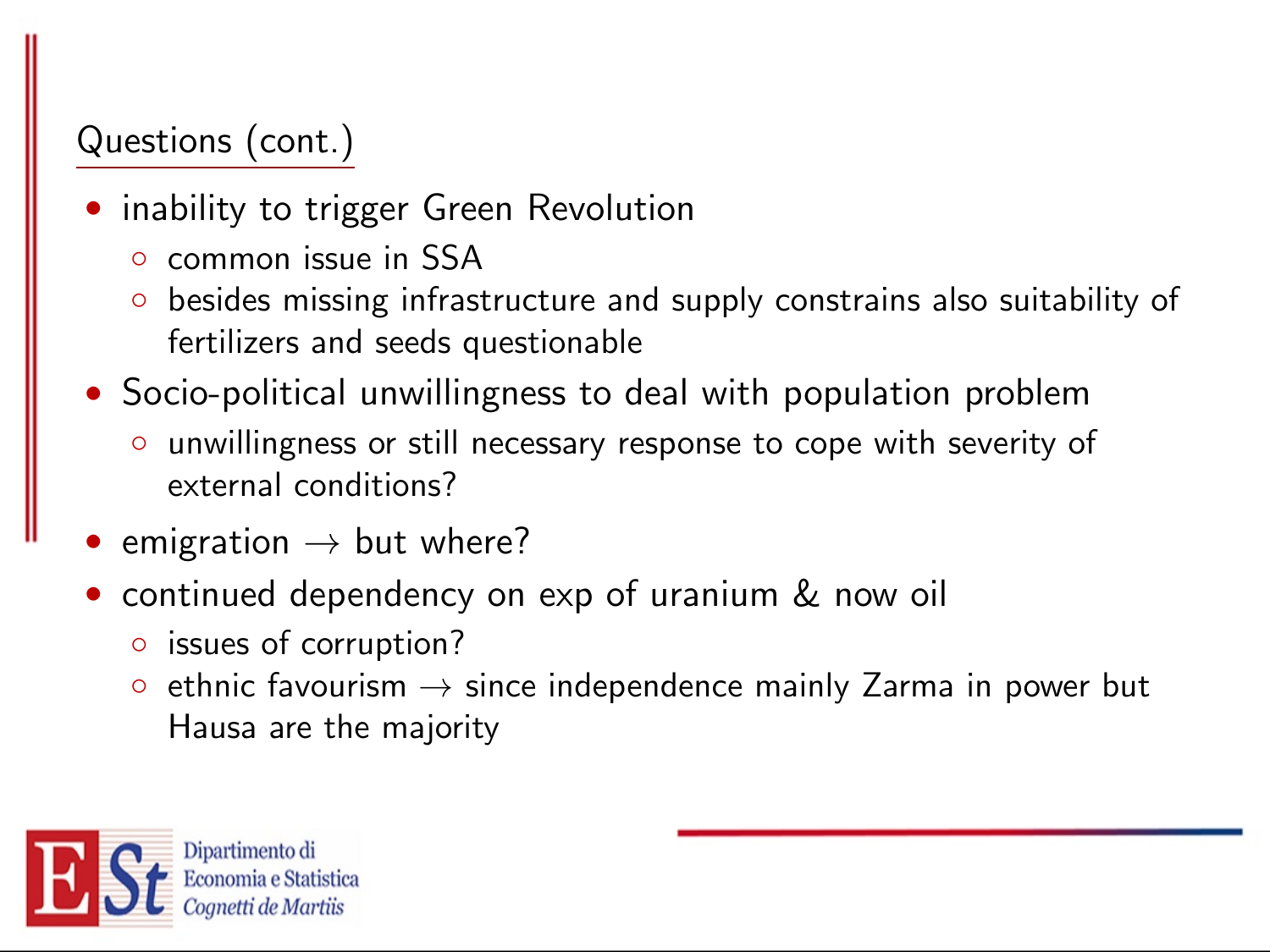#### Some other aspects:

#### Role colonization

- Bangladesh part of British India (British Raj) vs Niger (French protectorate)
- Bengals fight for independence vs. Niger released from France
- common values vs. conflictual interests of different ethnic groups
- effect of settler mortality on institutional performance (Acemoglu et al (2001))